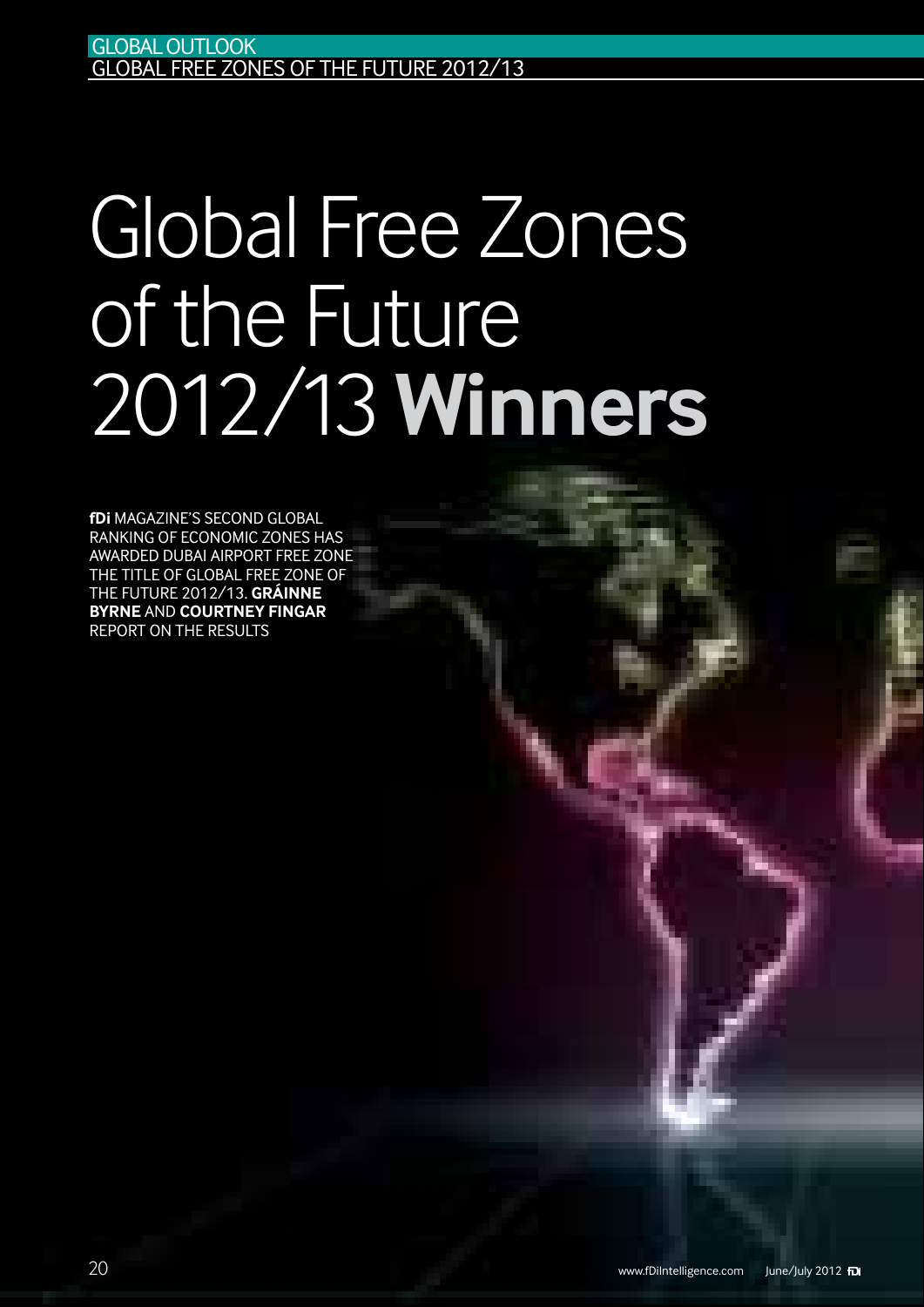

**D**ubai Airport Free Zone (Dafza),<br>located in the United Arab<br>Emirates, has been crowned located in the United Arab Emirates, has been crowned **fDi** Magazine's Global Free Zone of the Future 2012/13. It has moved from second place in the ranking two years ago to be awarded the top spot. Dafza, which was established in 1996 and considers itself to be the fastest growing free zone in the Middle East, impressed the independent judging panel for a variety of reasons. It has excellent transportation links and a clear focus on attracting FDI. The zone only registers foreign companies, and has more than 1300 operational presently. Dafza has an increasing environmental awareness and is implementing 'green buildings' and an International Organisation for Standardisation energy management system.

Second position goes to UAE-based Dubai International Financial Centre, a newcomer to the ranking. Chinabased Shanghai Waigaoqiao Free Trade Zone (WFTZ), the champion from the 2010/11 ranking, moves into third place.

The remainder of the top 10 is made up by Iskandar (Malaysia), DuBiotech (UAE), Tanger Free Zone (Morocco), Freeport of Ventspils (Latvia), The Clark Freeport Zone (Philippines), Chittagong Export Processing Zone (Bangladesh) and Dubai Media City (UAE).

As well as being overall **fDi** Global Free Zone of the Future 2012/13, Dafza takes the top spot in the 'Best Airport Zone' category. It is followed by Tanger Free Zone and The Clark Freeport Zone.

The top three in the 'Best Port Zone' category is led by Tanger Free Zone, with Freeport of Ventspils placed second and Mauritius Freeport coming in third position.

Zones from the Middle East – in particular the UAE – dominated the rankings, with 23 of the top 50 zones coming from the Middle East region and 14 of them from the UAE alone.

This is the second such ranking produced by **fDi** Magazine, with the inaugural Global Free Zones of the Future biennial benchmark being published in June 2010.  $\blacktriangleright$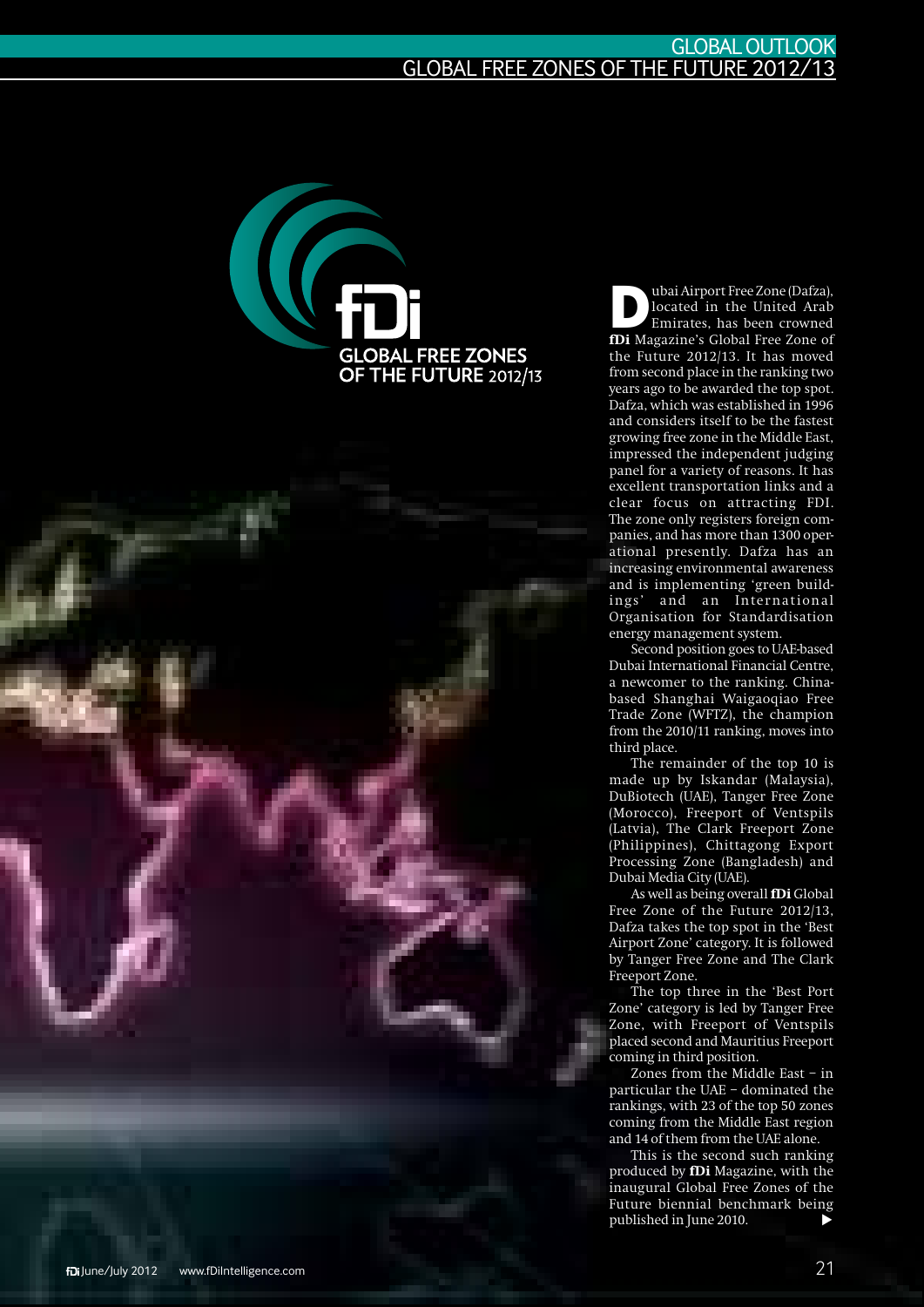### TOP 50 FREE ZONES OF THE FUTURE 2012/13: OVERALL Secrets of success

| <b>RANK</b>     | <b>NAME OF ZONE</b>                                       | <b>COUNTRY</b> |
|-----------------|-----------------------------------------------------------|----------------|
| 1               | <b>Dubai Airport Free Zone</b>                            | <b>UAE</b>     |
| 2               | Dubai International Financial Centre                      | <b>UAE</b>     |
| 3               | Shanghai Waigaoqiao Free Trade Zone                       | China          |
| 4               | Iskandar                                                  | Malaysia       |
| 5               | <b>DuBiotech</b>                                          | <b>UAE</b>     |
| 6               | <b>Tanger Free Zone</b>                                   | Morocco        |
| 7               | Freeport of Ventspils                                     | Latvia         |
| 8               | The Clark Freeport Zone                                   | Philippines    |
| 9               | <b>Chittagong Export Processing Zone</b>                  | Bangladesh     |
| 10              | Dubai Media City                                          | <b>UAE</b>     |
| $11 =$          | <b>ILT Freezone</b>                                       | <b>UAE</b>     |
| $11 =$          | Katowice Special Economic Zone                            | Poland         |
| 13              | Dubai Silicon Oasis                                       | <b>UAE</b>     |
| 14              | <b>Mauritius Freeport</b>                                 | Mauritius      |
| 15              | Bahrain International Investment Park                     | <b>Bahrain</b> |
| 16              | Khalifa Bin Salman Port                                   | <b>Bahrain</b> |
| 17              | Salalah Free Zone                                         | Oman           |
| 18              | Lodz Special Economic Zone                                | Poland         |
| 19              | <b>Bahrain International Airport</b>                      | <b>Bahrain</b> |
| 20              | Aqaba Special Economic Zone                               | Jordan         |
| 21              | Twofour54 (Media Zone Authority, Abu Dhabi)               | <b>UAE</b>     |
| 22              | Walbrzych Special Economic Zone                           | Poland         |
| 23              | Dubai International Academic City                         | <b>UAE</b>     |
| 24              | Dubai Healthcare City                                     | <b>UAE</b>     |
| 25              | Rakia Economic Zone                                       | <b>UAE</b>     |
| 26              | Dahej Special Economic Zone                               | India          |
| 27              | Dubai Studio City                                         | <b>UAE</b>     |
| 28              | El Paso International Airport                             | US             |
| 29              | Dubai Knowledge Village                                   | <b>UAE</b>     |
| 30              | <b>Bahrain Logistics Zone</b>                             | Bahrain        |
| 31              | Ras Al Khaimah Free Trade Zone                            | <b>UAE</b>     |
| 32              | <b>Montreal Port</b>                                      | Canada         |
| 33              | Aqaba International Industrial Estate                     | Jordan         |
| 34              | Astana New City Special Economic Zone                     | Kazakhstan     |
| 35              | Pomeranian Special Economic Zone                          | Poland         |
| 36              | Klaipeda Free Economic Zone                               | Lithuania      |
| $37 =$          | Starachowice Special Economic Zone                        | Poland         |
| $37 =$          | Sheffield City Region Enterprise Zone                     | <b>UK</b>      |
| 39              | Industrial Free Zone - Togo                               | Togo           |
| 40              | SEZ Alabuga                                               | Russia         |
| 41              | Free Zone Pirot                                           | Serbia         |
| 42              | International Media Production Zone                       | <b>UAE</b>     |
| $\overline{43}$ | Zagreb Free Zone                                          | Croatia        |
| 44              | Dead Sea Development Zone & Jabal Ajloun Development Zone | Jordan         |
| 45              | 6th of October City                                       | Egypt          |
| 46              | Birmingham City Centre Enterprise Zone                    | UK             |
| 47              | Technological Industrial Development Zone Skopje 1 & 2    | Macedonia      |
| 48              | Southeast-Ecka, Zrenjanin                                 | Serbia         |
| 49              | Freeport of Riga                                          | Latvia         |
| 50              | Rezekne Special Economic Zone Authority                   | Latvia         |

The world-beating Dafza has set ambitious targets for expansion and diversification and made a point to hedge against potential challenges presented by the global economic climate in the short to medium term. It has also kept a careful eye on the long term.

Speaking to **fDi** in his Dubai offices in January 2012, the Dafza director-general outlined plans to offset the prospects of a slowdown in its core investor markets of Europe and the US, while also increasing the zone's status as a contributor to the emirate's GDP.

"The next expansion will be in the next year," Dr Mohammed Al Zarooni said. "We have made plans for expansion in the future, to [eventually] bring another 1500 companies to the Dubai Airport Free Zone, because we have space for that and we can expand."

In the nearer term, the goal is to attract 600 to 700 additional companies in the next five or six years – in line with Dafza's rate of growth in the 15 years since its inception, which has seen it average 100 new companies each year. With Dafza currently based on a 700,000-square-metre site, it is hoping to expand eastwards this year, with a view to occupying a 100,000-square-metre leasable area. "We have [already attracted] 1450 companies," said Mr Al Zarooni. The intention is to further increase that number, while keeping an eye on the quality of investments, he added.

While keen to uphold the important role of the European companies in Dafza, which account for 37% of the businesses present, Mr Al Zarooni remains aware of the need to diversify the free zone's economic partners as it expands. "The majority of our clients are from Europe and they are facing a lot of problems, but that doesn't mean we are going to stop," he said. "We are thankful we brought many companies in last year from Japan. This year our focus will be on the Far East: Singapore, South Korea, Hong Kong,  $\blacktriangleright$ 

"We have made plans for expansion in the future, IEVENTUALLYI BRING another 1500 companies THE DUBAI AIRPORT FREE Zone" Dr Mohammed Al Zarooni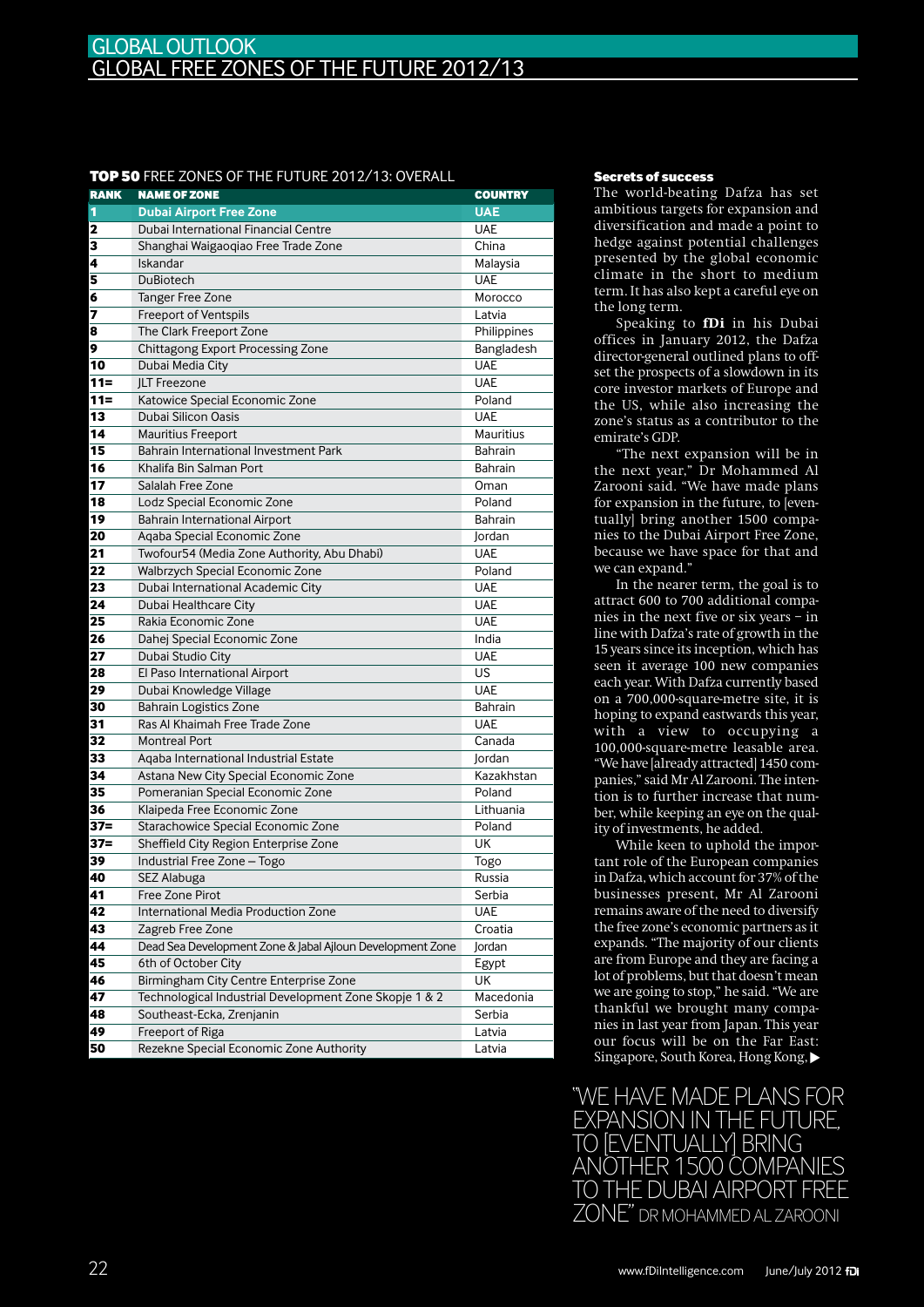### GLOBALOutlook GLOBAL FREE ZONES OF THE FUTURE 2012/13



Dubai International Airport is home to Dubai Airport Free Zone, which achieved first place in the Global Free Zones of the Future 2012/13 ranking, as well as the leading airport zone

### top five best Airport zones

|                         | <b>RANK NAME OF ZONE</b>             | <b>COUNTRY</b> |
|-------------------------|--------------------------------------|----------------|
| и                       | <b>Dubai Airport Free Zone</b>       | <b>UAE</b>     |
| $\overline{\mathbf{2}}$ | Tanger Free Zone                     | Morocco        |
| 3                       | The Clark Freeport Zone              | Philippines    |
|                         | <b>Mauritius Freeport</b>            | Mauritius      |
| 5                       | Salalah Free Zone                    | Oman           |
|                         | <b>Bahrain International Airport</b> | Bahrain        |

Japan, China and even India, in case we face some difficulty in bringing in more companies from Europe, America and Australia."

### Serving a variety

The push for diversification is a mark of many of the world's more successful zones, according to James Ku, managing director of Indev Partners, who served on the judging panel that helped assess the participating zones for the rankings.

"The most successful zones are either diversified zones with scale or highly specialised zones catering to a specific industry," he says. "Large diversified zones have been able to invest in infrastructure and offer a wide range of amenities, such as ready-built factories that provide flexibility to investors. The large size required to attain economies of scale for such developments have meant that most of the top zones are in the rapidly developing Middle East and Asian countries where land is relatively easier to acquire. Specialised zones have been used most effectively in Dubai, where investors can have access to unique amenities such as laboratories or high-speed communications."

Mr Ku sees the free zone model continuing to have relevance, especially in the current economic climate. "Almost all of the zones continue to offer significant tax holidays and fiscal incentives. It highlights that even in a time when budgetary constraints and fiscal austerity are at the forefront, it will be hard for governments to scale back such incentives if they wish to remain globally competitive," he says.

Chairman of the World Free Zone Convention (WFZC) Graham Mather, who served on the judging panel, has also highlighted the vital role that free zones can play in helping the global economy through difficult times. Addressing the  $11th$ 

"The most successful zones are either diversified zones with scale or highly specialised zones catering to a specific INDUSTRY" JAMES KU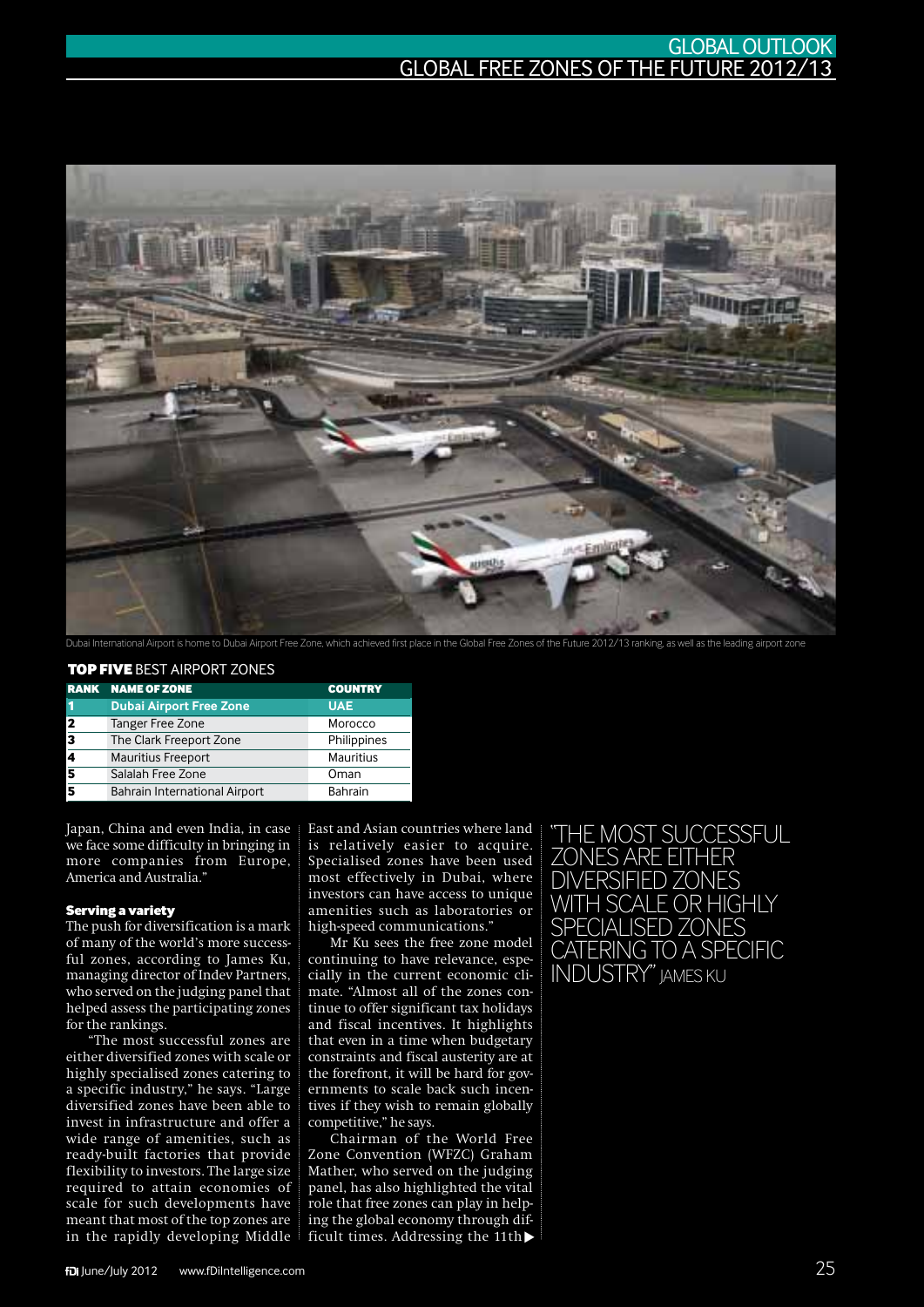### **GLOBAL OUTLOOK** GLOBAL FREE ZONES OF THE FUTURE 2012/13



### top five best port zones

|                         | <b>RANK NAME OF ZONE</b>     | <b>COUNTRY</b> |
|-------------------------|------------------------------|----------------|
|                         | <b>Tanger Free Zone</b>      | <b>Morocco</b> |
| $\overline{\mathbf{2}}$ | <b>Freeport of Ventspils</b> | Latvia         |
| 3                       | <b>Mauritius Freeport</b>    | Mauritius      |
|                         | Khalifa Bin Salman Port      | Bahrain        |
|                         | Salalah Free Zone            | Oman           |

WFZC event in Shanghai in November 2011, he said free zones "have much to offer" at a time when the world is desperately seeking job creation, economic growth and development ahead of an anticipated downturn amid a worsening eurozone crisis. "Free zones are key to the world's search for growth," he added.

Citing a World Bank study analysing the benefits of free zones, which include the ability to absorb unemployed labour, raise skills and productivity levels, and generate taxes from inception, Mr Mather said these are among the reasons why many countries are returning to the free zone model or newly embracing it as a way out of economic troubles. "All areas of the world could benefit from free zones and they all need them," he said.

### Zonal marking

Eastern Europe was well represented in the rankings, and judge John Worthington of IBT Partners was among those bullish on the region's offerings. "Having worked closely with numerous European economic zones, IBT Partners can say from experience that the high quality of infrastructure and extensive network of all forms of transportation is something that sets European economic zones apart from those of other regions," he says. "With world-class airports, road, railway and port systems strategically clustered in various hubs across the continent, companies who are looking to expand their logistics network in Europe are consistently impressed with the efficiency and practicality of its transport systems. According to **fDi**'s survey, all the European free zones featured in this list are highly t

## "All areas of the world could benefit from free zones and they all need them" Graham Mather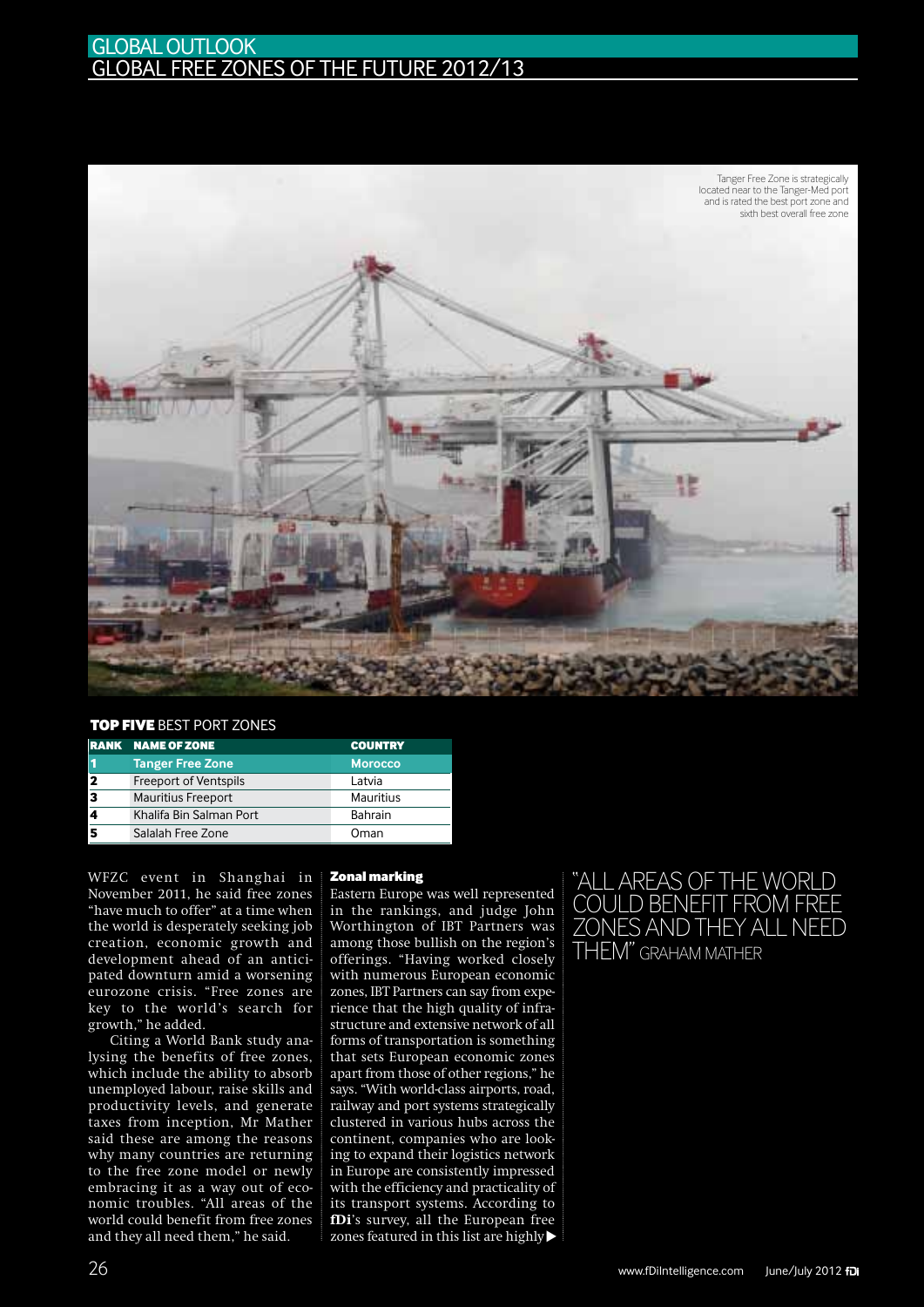### **GLOBAL OUTLOOK** GLOBAL FREE ZONES OF THE FUTURE 2012/13



transport infrastructure."

accessible and possess well developed the past two years in their respective tioning that the Tanger Economic free zones."<br>
Free Zone of Morocco boasts and African zones commic free zones." Free Zone of Morocco boasts and Asia's zones are, of course, not to be overlooked. "With the highest average levels of education among emerging economies, Eastern economic zones have at their disposal a labour force with one of the highest skill-to-cost ratios, resulting in massive influxes of FDI into China and south-east Asia," says Mr Worthington. "At different stages of transition between primary, secondary and tertiary sectors, these are attractive regions for a wide range of industries. India, China, Singapore and the Philippines, in particular, are regarded as zones of fast growth and attraction, which is reflected by the huge increases in employment in

the past two years in their respective economic free zones."

African zones, many of which look to the successful Middle Eastern zones as models, have lagged behind but many are now showing promise. The Industrial Free Zone of Togo was the lone sub-Saharan mainland African zone to make the top 50.

"Due to their comprehensive list of fiscal and non-fiscal incentives, low levels of regulatory restrictions, and rapidly improving standards of living, African free zones are becoming increasingly attractive FDI destinations. Those in Morocco and Mauritius, in particular, couple this with a stable political and economic structure, making them highly desirable destinations. It is worth mentioning that the Tanger Economic Free Zone of Morocco boasts an impressive increase of 20,000 employees in the past two years," says Mr Worthington.

A booming region of the world, South America, has been far behind the curve in using free zones as a path to development, as well as in promoting the zones it does have to the world. This is reflected in the poor participation of zones from this region in the benchmarking study. None were cited in the top 50 list. Two North American zones, meanwhile, made the cut.

John Hanna, managing director of GDP Global Development, also served on the judging panel, along with **fDi** editor Courtney Fingar.  $\blacksquare$